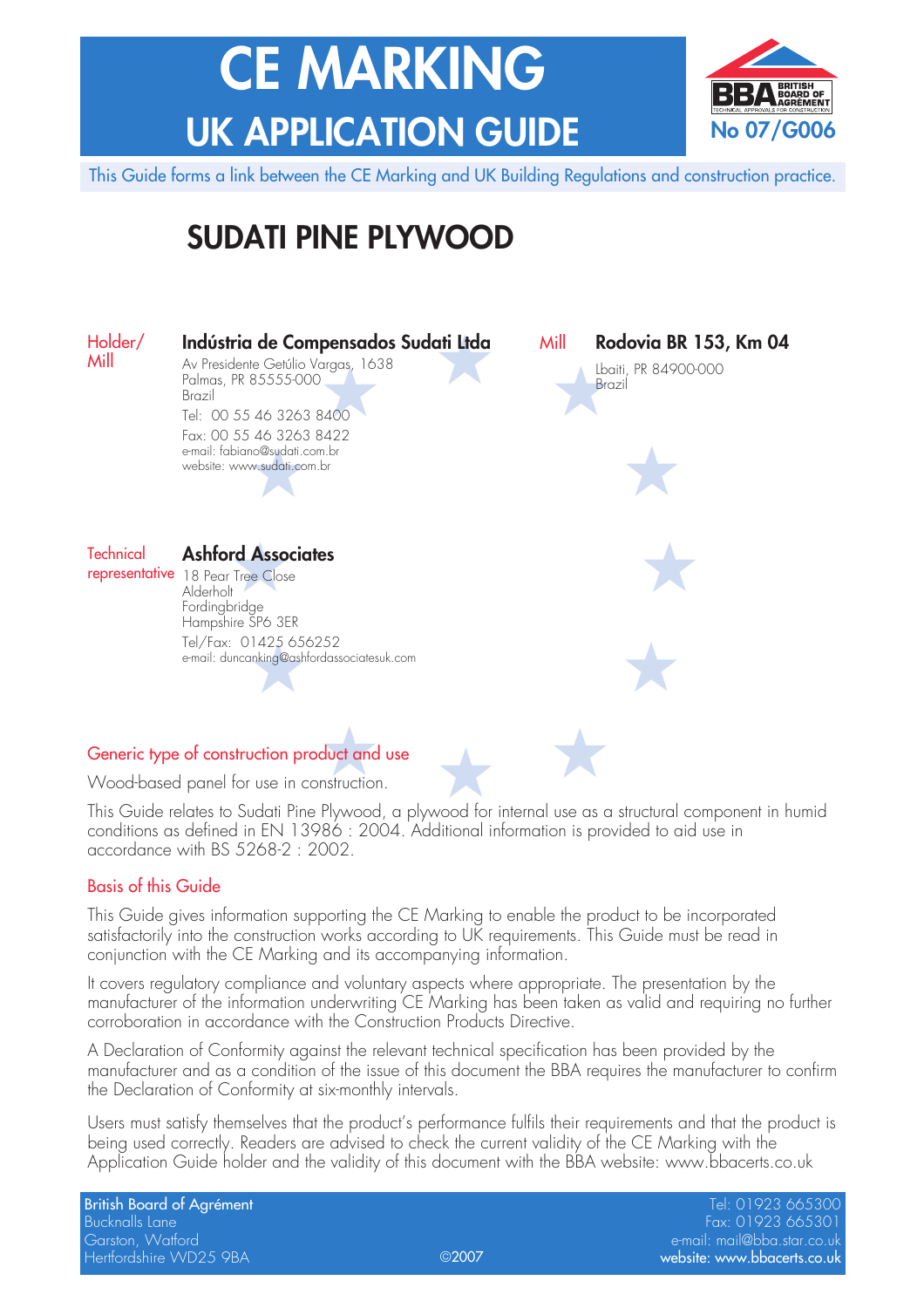## Part 1 Product Summary

1.1 Sudati Pine Plywood is an untreated coniferous plywood made from timber of the species pinus elliotti and pinus taeda.

1.2 The product is available in thicknesses of 12 mm (four-ply) and 18 mm (seven-ply). The panels are square edged and either sanded or unsanded, the 18 mm panel is also available tongue-andgrooved. Details of the product range are given in Table 1.

| Table            | Product range |                   |                                                                       |
|------------------|---------------|-------------------|-----------------------------------------------------------------------|
| <b>Thickness</b> | Surface       | Edge              | Grade                                                                 |
| (mm)             | finish        | detail            |                                                                       |
| 12.0             | sanded        | square edge       | $E/III$ , 1/111, 11/111, 111/111, 111/1V                              |
| 12.0             | unsanded      | square edge       | III/IV                                                                |
| 18.0             | sanded        | square edge       | $E/III$ , 1/III, III/III, III/IV                                      |
| 18.0             | unsanded      | square edge       | III/III, III/IV                                                       |
| 18.0             | sanded        | tonque-and-groove | $\parallel/\parallel$ , $\parallel/\parallel$ , $\parallel/\parallel$ |

1.3 The CE Marking covers the panels for internal use as structural components in humid conditions. Additionally the 12 mm thick plywood is for use as internal structural roof decking and internal structural wall sheathing and the18 mm thick plywood is for use as internal floor decking. However, designers should be aware that when dealing with built-up felt roofs or flat roofs with continuously supported coverings, it is recommended in BS 8217 : 2005 that plywood roof decks should be designed in accordance with BS 6229 : 2003 and BS 8103-3 : 1996, with a minimum thickness of 15 mm for joist spacing up to 450 mm and 18 mm for spacings up to 600 mm.

1.4 Additional preservative treatment can be applied which will enable other use outside the scope of this Guide.

## Part 2 CE Marking — Overview

2.1 CE Marking includes technical information in the form of declared values. It enables a product to be legally placed on the market in any EC Member State. However, this does not necessarily mean the product will be suitable for all end uses in all Member States. A judgement must be made on whether the product is suitable for a particular intended use according to the relevant regulations.

2.2 Technical information given by the CE Marking and the related harmonised standard is indicated in this Guide by the prefix  $\epsilon$ 

2.3 BBA opinions on the suitability of the product in relation to UK regulations and construction practice relates to the information as given in the CE Marking and the manufacturer's declaration and are indicated by the prefix

2.4 The CE Marking (see Figure 1) is indelibly marked on the product. The complete technical information is contained in the manufacturer's declaration of conformity and data sheet.

2.5 The CE Marking accompanying this product indicates that it was affixed by the Guide holder at it's Palmas Factory and is under supervision of HFB Engineering GmbH (notified body number 1034). The marking includes the last two digits of the year in which the marking was affixed.

- 2.6 EN 13986 : 2004 is the harmonised technical specification and specifies the relevant characteristics and appropriate test methods.
- 2.7 EN 636-2 is the technical class. It signifies that the boards are for internal use in humid conditions in structural applications. Furthermore, the 12 mm thick panels are marked to show that the product is intended for use as roof decking and wall sheathing and the 18 mm thick panels for floor decking.

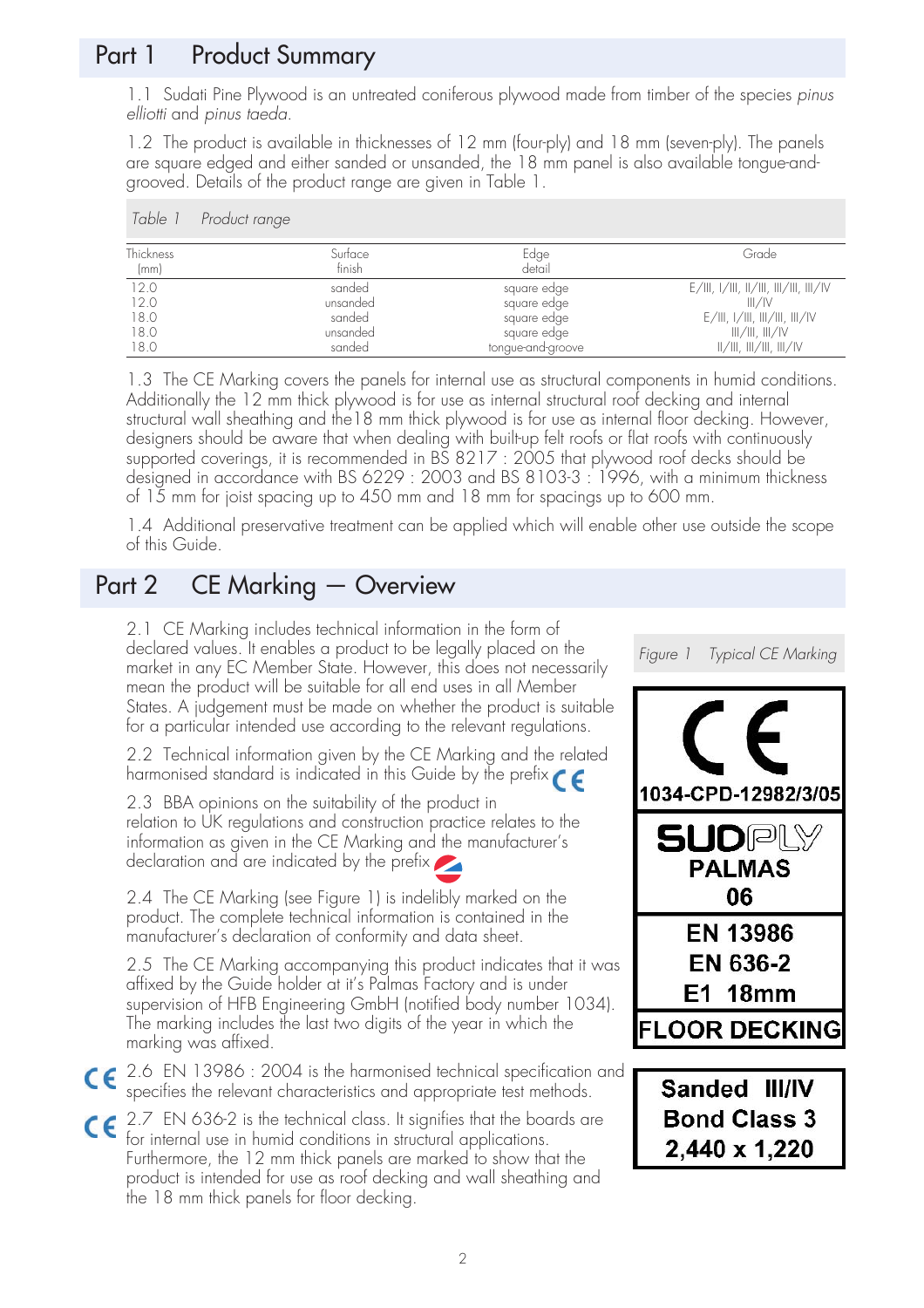2.8 The boards are classified as E1 with regard to release of formaldehyde.

 $\mathsf{CE}$  2.9 The product meets the requirements for the Euroclass D-s2, d0 and D<sub>fi</sub>-s1 for reaction to fire and has a PCP-content of less than 5 ppm. Consequently, in accordance with EN 13986 : 2004, the Euroclass and the PCP-content are not specified on the CE Marking.

2.10 Additional declared values appear on the accompanying manufacturer's data sheets, relating to:

- physical characteristics
- bending properties
- bonding quality
- reaction-to-fire class
- water vapour permeability
- airborne sound insulation
- thermal conductivity
- performance characteristics for structural use.

## Part 3 CE Marking — Detailed interpretation

**Of the six Essential Requirements under the Construction Products Directive (CPD), only the following are relevant to the UK in relation to plywood in the considered applications.** Essential Requirement 1 — Mechanical resistance and stability

3.1 The 12 mm thick panels are classified as type EN 636-2; wall sheathing and roofing.  $\epsilon$ 

3.2 The 18 mm thick panels are classified as type EN 636-2; flooring.  $\epsilon$ 

3.3 Both thicknesses of panel are marked with the legend EN 636-2, this technical class indicates that the panels are for internal use as structural components in humid conditions. For these structural applications design and detailing of the panel members should be carried out in accordance with BS EN 1995-1-1 : 2004 (Eurocode 5) together with its UK National Annex using the information given in Tables 2 and 3 relating to mechanical properties derived from EN 789 : 2004.

| 12 mm panels |      |               |      |          | 18 mm panel |               |      |  |  |
|--------------|------|---------------|------|----------|-------------|---------------|------|--|--|
| Parallel     |      | Perpendicular |      | Parallel |             | Perpendicular |      |  |  |
| Mean         | L5%  | Mean          | L5%  | Mean     | L5%         | Mean          | L5%  |  |  |
| 31.4         | 17.3 | 20.0          | 9.3  | 39.3     | 16.9        | 20.7          | 11.4 |  |  |
| 9490         | 5240 | 2770          | 1840 | 8940     | 4500        | 3250          | 1850 |  |  |
| 21.2         | 16.0 | 26.9          | 20.3 | 28.8     | 20.4        | 22.1          | 16.6 |  |  |
| 5610         | 3400 | 5570          | 3590 | 6190     | 5110        | 4160          | 2440 |  |  |
| 14.9         | 6.6  | 21.2          | 9.1  | 24.1     | 14.1        | 17.7          | 8.4  |  |  |
| 4720         | 2450 | 5630          | 3630 | 6040     | 3660        | 3980          | 2060 |  |  |
| .83          | 1.38 | 2.64          | 2.25 | 2.7      | 2.1         | 2.3           | 1.8  |  |  |
| 71           | 53   | 86            | 69   | 98       | 74          | 89            | 69   |  |  |
| 5.67         | 4.4  | 5.25          | 3.95 | 8.03     | 6.84        | 7.7           | 6.36 |  |  |
| 661          | 498  | 617           | 464  | 659      | 545         | 655           | 494  |  |  |
|              |      |               |      |          |             |               |      |  |  |

|  | Table 2 Performance characteristics for structural use (for grades III/IV and higher) |  |  |  |  |
|--|---------------------------------------------------------------------------------------|--|--|--|--|
|  |                                                                                       |  |  |  |  |

Table 3 Performance characteristics for structural use  $-$  Point load resistance<sup>(1)</sup> (BS EN 12871, EN 1195)

| Property                                        | 12 mm panels<br>square edge at mid-span |                            |             |             | 18 mm panel<br>square edge at mid-span |             | 18 mm panel<br>tongue-and-groove at mid-span |                            |             | 18 mm panel<br>tongue-and-groove at joint |                            |             |
|-------------------------------------------------|-----------------------------------------|----------------------------|-------------|-------------|----------------------------------------|-------------|----------------------------------------------|----------------------------|-------------|-------------------------------------------|----------------------------|-------------|
|                                                 |                                         | L5% values at listed spans |             |             | L5% values at listed spans             |             |                                              | L5% values at listed spans |             |                                           | L5% values at listed spans |             |
|                                                 | 400<br>(mm)                             | 450<br>(mm)                | 600<br>(mm) | 400<br>(mm) | 480<br>(mm)                            | 600<br>(mm) | 400<br>(mm)                                  | 480<br>(mm)                | 600<br>(mm) | 40C<br>(mm)                               | 480<br>(mm)                | 600<br>(mm) |
| Serviceability<br>strength $F_{\text{use}}(N)$  | 1235                                    | 824                        | 2225        | 3634        | 12<br>$\overline{4}$                   | 3485        | 3077                                         | 3802                       | 340.5       | 2795                                      | 2696                       | 2464        |
| <b>Ultimate</b><br>strength $F_{\text{max}}(N)$ | 3236                                    | 3528                       | 2941        | 6003        | 5779                                   | 4915        | 4993                                         | 5297                       | 5207        | 355                                       | 372 <sup>1</sup>           | 40.59       |
| Stiffness R(Nmm)                                | 315                                     | 292                        | 185         | 815         | 695                                    | 503         | 745                                          | 638                        | 441         | 60                                        | 532                        | 410         |

(1) 50 mm diameter for 12 mm thick panels and 25 mm diameter for 18 mm thick panels.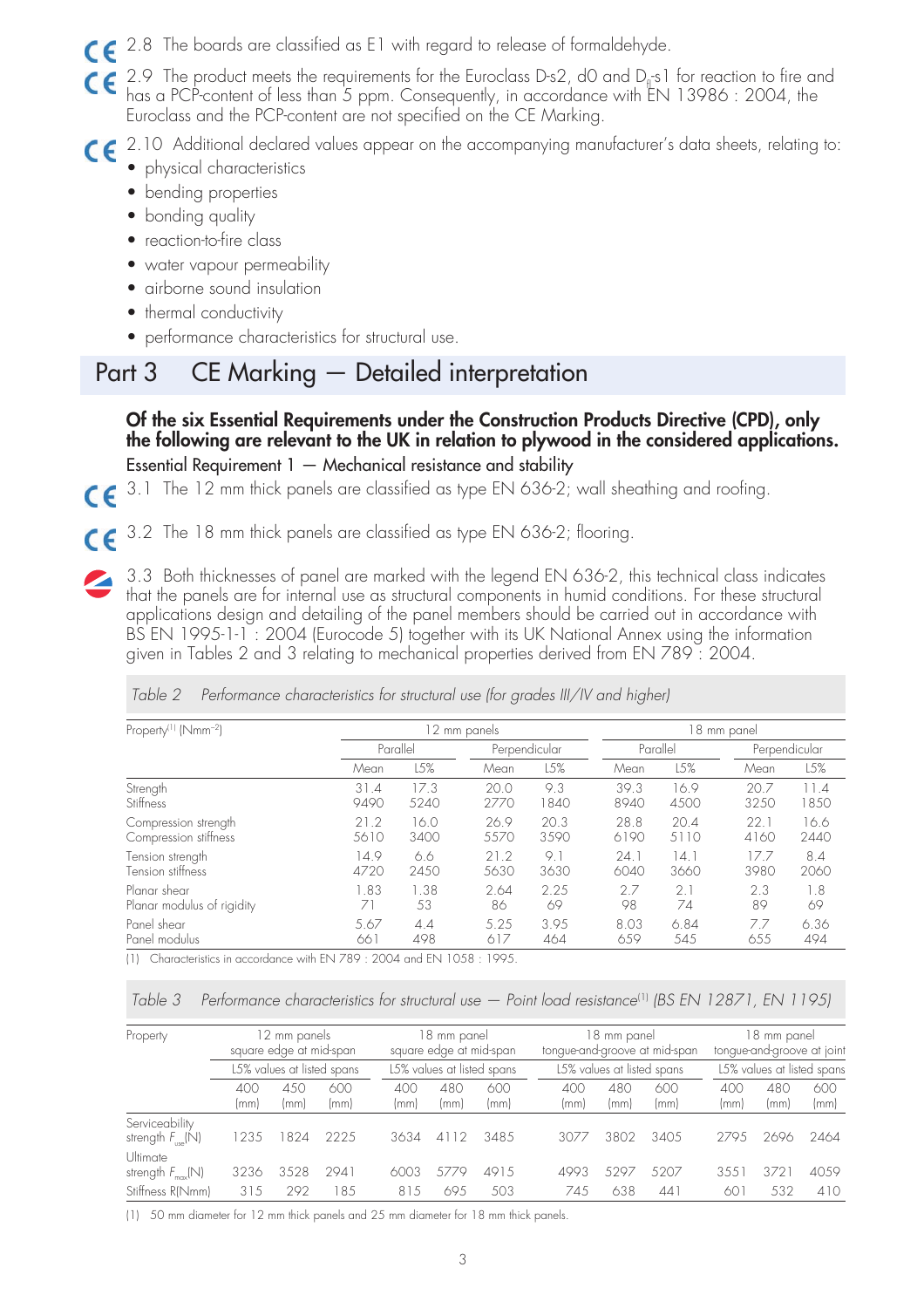- 3.4 Additionally, the marking on the panels indicates that:
- 12 mm thick panels are for use as internal structural roof decking and that additional tests against the requirements of BS EN 12871 : 2001 for concentrated load and soft body impact have been met. However, designers should be aware that when dealing with built-up felt roofs or flat roofs with continuously supported coverings, it is recommended in BS 8217 : 2005 that plywood roof decks should be designed in accordance with BS 6229 : 2003 and BS 8103-3 : 1996, with a minimum thickness of 15 mm for joist spacing up to 450 mm and 18 mm for spacings up to 600 mm
- 12 mm thick panels are for use as internal structural wall sheathing and that additional tests against the requirements of BS EN 12871 : 2001 for soft body impact have been met.
- 18 mm thick panels are for use as internal floor decking and that additional tests against the requirements of BS EN 12871 : 2001 for concentrated load and soft body impact have been met.
- 3.5 The CE Marking indicates that the plywood meets the requirements of technical class EN 636-2 in relation to bonding quality and biological durability for internal use. As such, it meets the recommendations given in BS 5268-2 : 2002, Clause 4.6. The characteristic values derived from EN 789 : 2004 accompanying the CE Marking can be converted to grade strength and moduli values for permissible stress basis of design using the information given in BS 5268-2 : 2002,

Clause 4.6; the information required and examples are given in Tables 4 and 5.

|                                               |                              |                     |                     | 12 mm thick panels  |                     | 18 mm thick panel   |                     |                                |                     |  |
|-----------------------------------------------|------------------------------|---------------------|---------------------|---------------------|---------------------|---------------------|---------------------|--------------------------------|---------------------|--|
|                                               |                              |                     | Parallel            |                     | Perpendicular       |                     | Parallel            | Perpendicular<br>Service class |                     |  |
|                                               |                              |                     | Service class       |                     | Service class       |                     | Service class       |                                |                     |  |
|                                               |                              |                     | $\overline{2}$      |                     | 2                   |                     | $\overline{2}$      |                                | 2                   |  |
| Strength<br><b>Stiffness</b>                  | $-15%$<br>$-15%$<br>$-$ mean | 6.4<br>2911<br>5272 | 6.4<br>2620<br>4745 | 3.4<br>1022<br>1539 | 3.4<br>920<br>1385  | 6.3<br>2500<br>4967 | 6.3<br>2250<br>4470 | 4.2<br>1028<br>1806            | 4.2<br>925<br>1625  |  |
| Compression strength<br>Compression stiffness | $-15%$<br>$-15%$<br>$-$ mean | 5.9<br>889<br>3117  | 5.9<br>1700<br>2805 | 7.5<br>1994<br>3094 | 7.5<br>1795<br>2785 | 7.6<br>2839<br>3439 | 7.6<br>2555<br>3095 | 6.1<br>1356<br>2311            | 6.1<br>1220<br>2080 |  |
| Tension strength<br>Tension stiffness         | $-15%$<br>$-15%$<br>$-$ mean | 2.4<br>361<br>2622  | 2.4<br>1225<br>2360 | 3.4<br>2017<br>3128 | 3.4<br>815<br>2815  | 5.2<br>2033<br>3356 | 5.2<br>1830<br>3020 | $3^{\circ}$<br>1144<br>2211    | 3.1<br>1030<br>1990 |  |
| Planar shear<br>Planar modulus of rigidity    | $-15%$<br>$-15%$<br>$-$ mean | 0.5<br>29<br>39     | 0.5<br>27<br>36     | 0.8<br>36<br>48     | 0.8<br>35<br>43     | 0.8<br>41<br>54     | 0.8<br>37<br>49     | 0.7<br>38<br>49                | 0.7<br>35<br>45     |  |
| Panel shear<br>Panel modulus of rigidity      | $-15%$<br>$-15%$<br>$-$ mean | 1.6<br>277<br>367   | 1.6<br>249<br>331   | 1.5<br>258<br>343   | 1.5<br>232<br>309   | 2.5<br>303<br>366   | 2.5<br>273<br>330   | 2.4<br>274<br>364              | 2.4<br>247<br>328   |  |

Table 4 Characteristic long-term<sup>(1)</sup> grade strength and moduli values<sup>(2)</sup>

(1) The design should be checked to ensure that the permissible stresses are not exceeded for any other condition of loading that might be relevant.

(2) Characteristic values should be converted into values for permissible stress basis of design using data from BS 5268-2 : 2002:

 $X_{d} = k_{mod}X_{k}/(1,35\gamma_{m})$ 

where:  $X_d$  is the grade strength value

 $X_k$  is the characteristic strength value (5-percentile value)<br> $k_{\text{mod}}$  is the modification factor for duration of loading and is the modification factor for duration of loading and service class given in Table 5 (BS 5268-2 : 2002, Table 37)

 $\gamma_{m}$ is the material partial safety factor (eg 1.2 for plywood).

 $E_{\rm d} = E_{\rm k} / (1 + k_{\rm dof})$ where:

 $E<sub>d</sub>$  is the grade modulus, 5-percentile or mean value<br> $E<sub>L</sub>$  is the characteristic modulus value (value as requi

 $\overline{E_k}$  is the characteristic modulus value (value as required)<br> $k_{\text{obs}}$  is the modification factor for creep deformation and s is the modification factor for creep deformation and service class given in Table 5 (BS 5268-2 : 2002, Table 38).

#### Table 5 Modification factors

| Duration of loading        |                              | Modification factor<br>$K_{\text{mod}}$ |               | Modification factor<br>$k_{\text{def}}$ |  |
|----------------------------|------------------------------|-----------------------------------------|---------------|-----------------------------------------|--|
|                            |                              | Service class                           | Service class |                                         |  |
|                            |                              |                                         |               |                                         |  |
| Long-term                  | 0.60                         | 0.60                                    | 0.80          | 1.00                                    |  |
| Medium-term                | 0.86                         | 0.86                                    | 0.11          | 0.14                                    |  |
| Test duration              | 1.02                         | 1.02                                    | 0.00          | 0.00                                    |  |
| Short-term                 | 1.06                         | 1.06                                    | 0.00          | 0.00                                    |  |
| Very short-term            | 1.08                         | 1.08                                    | 0.00          | 0.00                                    |  |
| Safety factor $(\gamma_m)$ | $\overline{\phantom{0}}$ . 2 | 1.2                                     |               |                                         |  |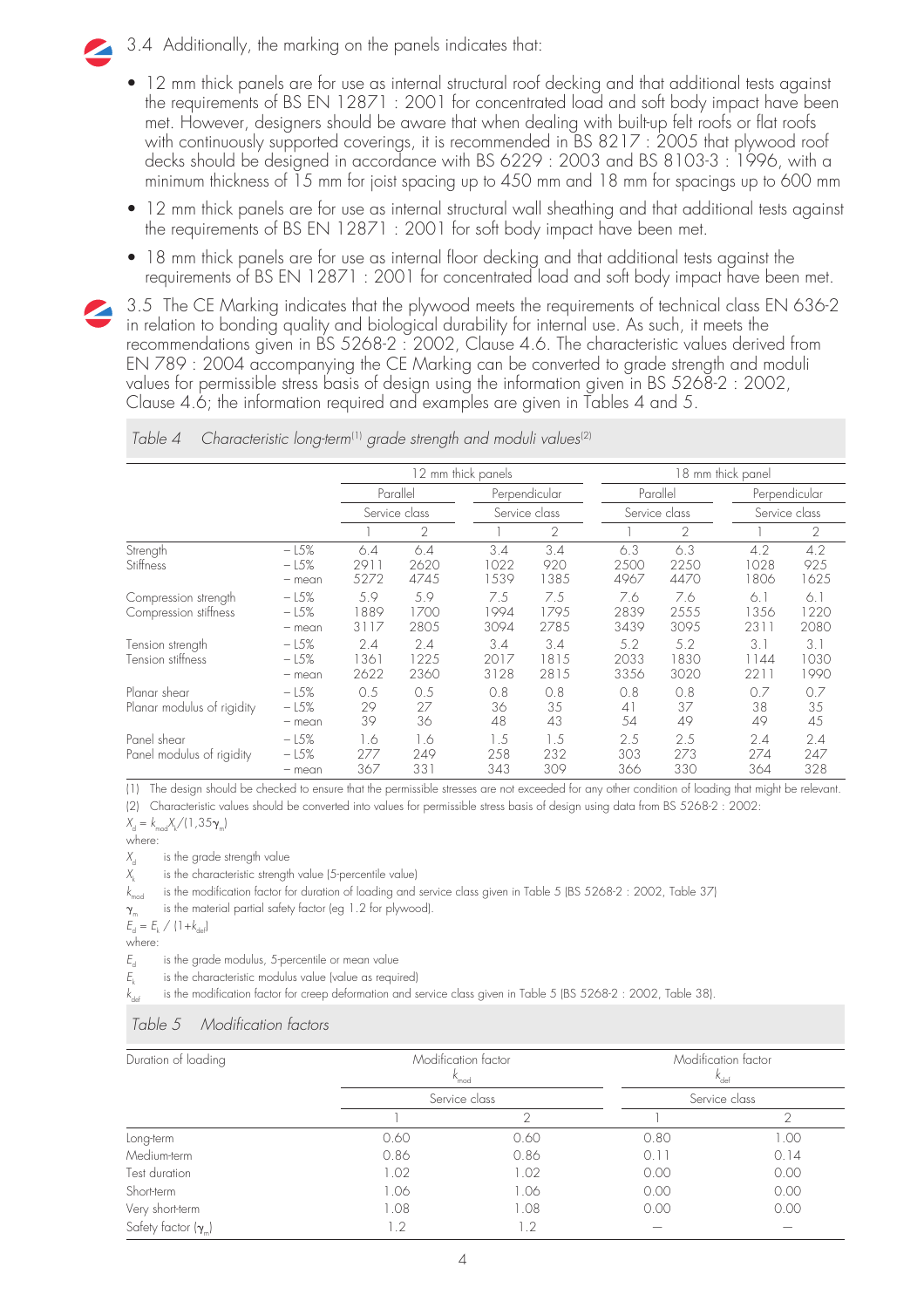3.6 It should be noted that EN 13986 : 2004 includes reference to load categories, the method to derive these is not currently available.

3.7 The deflection or deformation of a structural member subject to a combination of loads of different duration should be determined by considering the load in each category as acting separately and calculating the deflections or deformations induced by each, using the appropriate moduli values.

#### Essential Requirement  $2 -$  Safety in case of fire Reaction to fire



3.8 No marking in relation to reaction to fire.

3.9 The Euroclass is not specified on the CE Marking, therefore, in accordance with EN 13986 : 2004, it can be assumed that the product meets the reaction to fire requirements for Euroclass D-s2, d0, excluding floorings and class  $D_{\rm fl}$ -s1 for floorings.

3.10 The classification relates to a 9 mm thick (minimum) panel, mounted without an air gap directly against class A1 or A2-s1, d0 products with a minimum density of 10 kgm–3 or at least class D-s2, dO products with a minimum density of 400 kgm<sup>-3</sup>. The classification is for unjointed panels, tongueand-groove jointed panels and fully supported joints installed in accordance with ENV 12872 : 2000.

3.11 This classification may limit the allowable exposed surface and when exposed within a cavity, the use of cavity barriers may be required to meet regulatory requirements.

#### Resistance to fire

3.12 The resistance to fire of the plywood cannot be given in isolation. An appropriate assessment or test of the assembly in which the plywood is incorporated must be carried out by a UKAS (United Kingdom Accreditation Service) approved fire testing laboratory.

#### Essential Requirement 3 — Hygiene, health and environment

- 3.13 The formaldehyde (HCHO) classification is E1.  $\epsilon$
- 3.14 No marking in relation to PCP-content.
- 3.15 Formaldehyde and pentachlorophenol are not subject to control under UK Building Regulations  $\mathbf{z}$ for this product and use. Boards of class E1 can be used without causing an indoor air concentration greater than 0.1 ppm HCHO in conditions according to EN 717-1: 2004. Therefore, the quantity of gas emitted from the board alone, in the context of use given in this Guide, should not increase the level of gas within the building to an extent which will affect habitability.
- 3.16 The pentachlorophenol (PCP) content is not specified on the CE Marking, therefore, in accordance with EN 13986 : 2004, it can be assumed that the product contains less than 5 ppm PCP.
- 3.17 The water vapour resistance factors (µ) are: wet cup 70, dry cup 200.
	- 3.18 Assessment of the risk of interstitial condensation should be carried out in accordance with BS 5250 : 2002. The dry cup µ value can be used for the panels in buildings in humidity classes 1 to 4. In humidity class 5 (for example in buildings such as laundries, breweries, swimming pools), specialist advice should be sought and the least favourable factors used in any calculations, depending on the panels' location. For example wet cup µ for panels on the warm side of the construction and dry cup  $\mu$  for panels on the cold side of the construction.

#### Essential Requirement  $5$  – Protection against noise

- CE 3.19 In relation to resisting sound transmission, the mean surface mass of the panels can be taken as 6.9 kgm–2 for 12 mm thick panels and 10.4 kgm–2 for 18 mm thick panels.
- 3.20 These values can be used to contribute to meeting minimum weight per unit area requirements for parts of specified constructions.
- $\mathsf{CE}$  3.21 When considering the sound absorbing properties of the panels, the coefficients shown in Table 6 should be taken into account.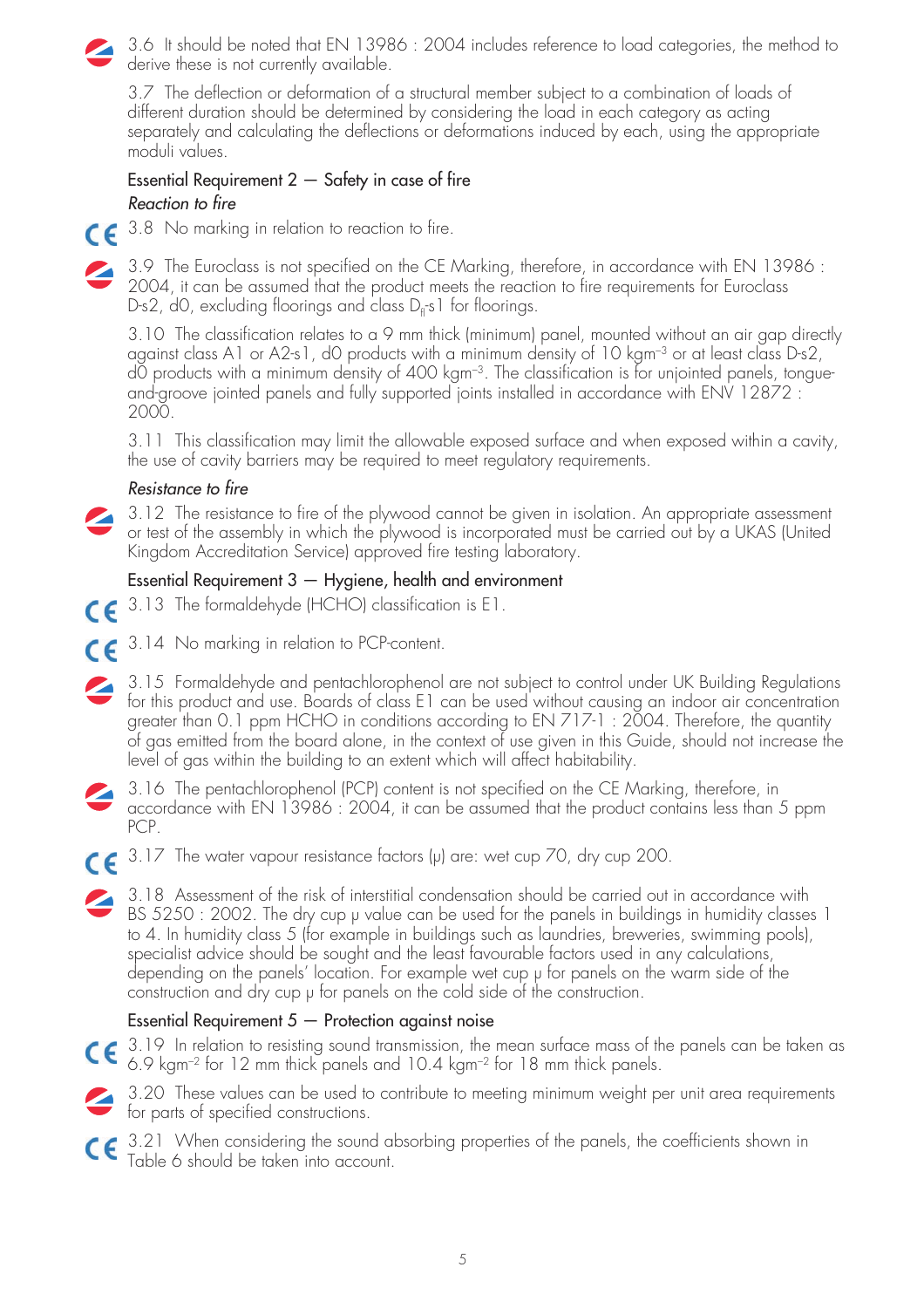| Table 6 Sound absorption coefficients |             |  |
|---------------------------------------|-------------|--|
| Frequency range (Hz)                  | Coefficient |  |
| 250 to 500                            | 010         |  |
| 1000 to 2000                          | 0.30        |  |

- 3.22 In general, where panels form cavities in a construction required to be sound resisting, an absorbent layer, such as mineral wool, should be included in the cavity.
- C E 3.23 The sound transmission loss (R) for the panels themselves can be estimated in accordance with section 5.10 of EN 13986 : 2004, where  $R = 13 \times \log_{10} (m_A) + 14$ . This gives R values of 25 dB for the 12 mm thick panels and 27 dB for the 18 mm thick panels.

#### Essential Requirement  $6$  – Energy economy and heat retention

 $\epsilon$  3.24 The thermal conductivity ( $\lambda$ ) is 0.13 Wm<sup>-1</sup>K<sup>-1</sup>.

3.25 This value may be used in the calculation of U values in accordance with BS EN ISO 6946 : 1997.

#### Aspects of durability, serviceability and identification

3.26 The panels are classified as type EN 636-2.

3.27 Technical class EN 636-2 relates to internal humid climatic conditions equivalent to service class 2 in accordance with BS EN 1995-1-1 : 2004 (Eurocode 5) and BS 5268-2 : 2002. These conditions are characterised by moisture content in the material corresponding to a temperature of 20°C and a relative humidity of the surrounding air only exceeding 85% for a few weeks per year.

3.28 Plywoods of this type are for use in biological hazard classes 1 and 2 as given in EN 335-3 : 1995. This type of plywood is appropriate for protected external applications (eg behind cladding or under roof coverings), but is also capable of resisting weather exposure for short periods (eg when exposed during the construction). It is also suitable for interior situations where the service moisture condition is raised above humidity of dry conditions.

#### Attestation of conformity

3.29 The CE Marking has been affixed on the basis of compliance with the relevant requirements of EN 13986 : 2004. The attestation of conformity level associated with the CE Marking is system 2+. Attestation of Conformity is intended to ensure that the product is made and tested on a consistent basis. It involves tasks for the manufacturer and certification body:

- 3.30 Tasks for the manufacturer are:
- factory production control
- further testing of samples taken at factory
- initial type-testing or assessment.

3.31 Tasks for the certification body are:

- initial inspection of factory and the factory production control
- continuous surveillance
- assessment and approval of the factory production control.

These tasks have been carried out by HFB Engineering GmbH, notified body number 1034. It has issued Certificate of Conformity  $1034$ -CPD-12981/4/05 for the 12 mm thick plywood and Certificate of Conformity 1034-CPD-12981/5/05 for the 18 mm thick plywood.

### Part 4 Factors relating to UK Regulations

#### UK implementation of the CPD

4.1 Statutory Instrument 1991, No 1620. The Building and Building Construction Products Regulations 1991 as amended by the Construction Products (Amendment) Regulations 1994 (Statutory Instruments 1994, No 3051).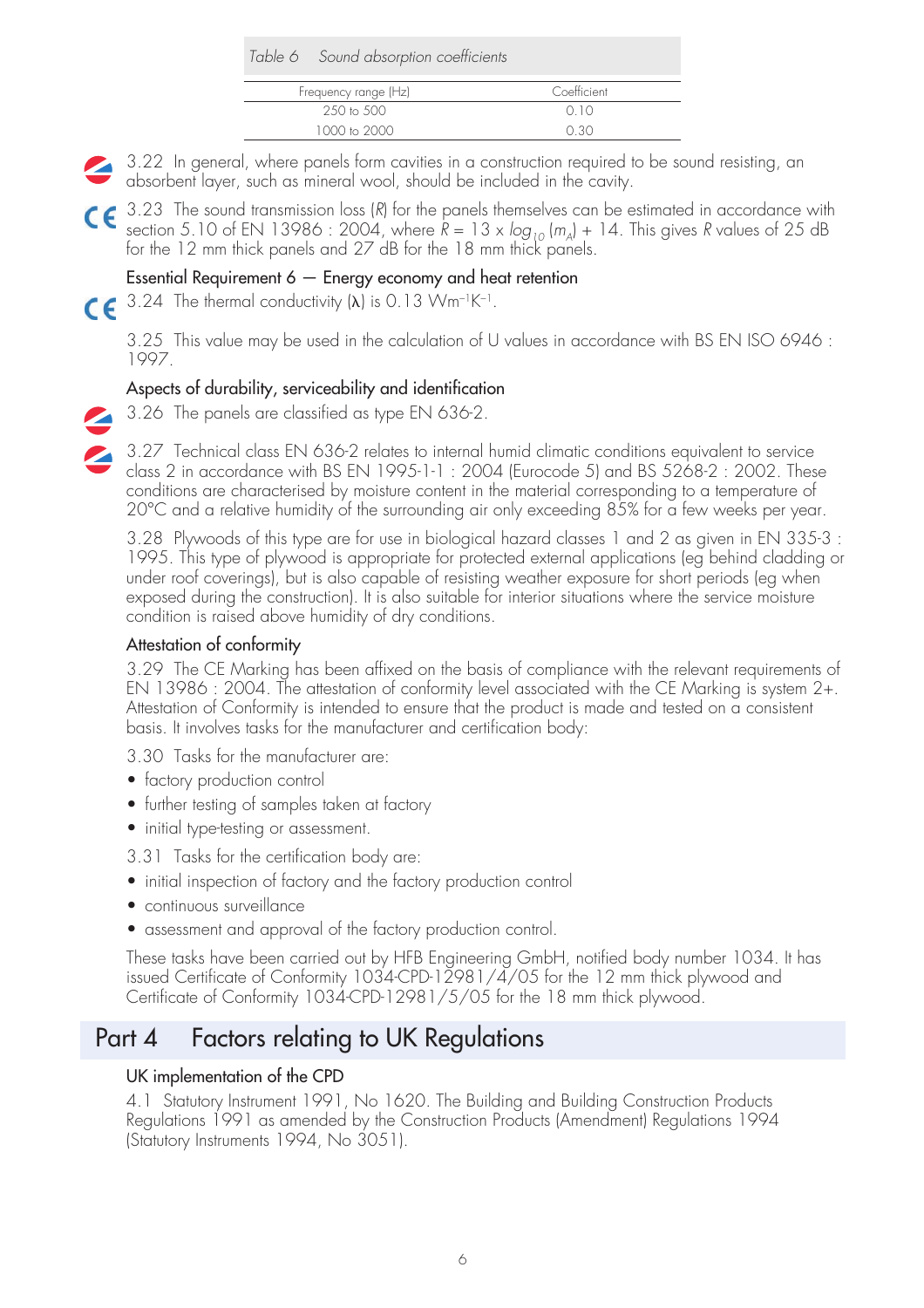4.2 These Regulations implement Council Directive 89/106/EEC of 21 December 1988<sup>(1)</sup>, modified by the Council Directive 93/68/EEC of 22 July 1993 and lay down the criteria for CE Marking of construction products. Where the stated performance values accompanying the CE Marking pass the minimum legal requirements for the intended use, if used appropriately and in satisfactory conditions, a product bearing CE Marking shall be presumed by the building control body to satisfy the relevant requirements unless there are reasonable grounds for suspecting otherwise. (1) Known as the Construction Products Directive (CPD).

#### **The Building Regulations 2000 (as amended) (England and Wales)**

4.3 In the opinion of the BBA, the CE Marking indicates that Sudati Pine Plywood, if used in accordance with the provisions of this Guide and the conditions associated with CE Marking, will satisfy or contribute to satisfying the various Building Regulations as listed below.

| Requirement: A1(1) |              | Loading                                                                                                                                                                                        |
|--------------------|--------------|------------------------------------------------------------------------------------------------------------------------------------------------------------------------------------------------|
| Comment:           |              | When contributing to the structural strength and stability of a timber structure, the product is<br>satisfactory, provided the design is in accordance with sections 3.1 to 3.6 of this Guide. |
| Requirement:       | <b>B2</b>    | Internal fire spread (linings)                                                                                                                                                                 |
| Requirement:       | B3(4)        | Internal fire spread (structure)                                                                                                                                                               |
| Comment:           |              | The panels have a reaction to fire class of Ds2, dO excluding floors and class $D_{ii}$ s1 for flooring.<br>See sections 3.7 to 3.17 of this Guide.                                            |
| Requirement: C2(c) |              | Resistance to moisture                                                                                                                                                                         |
| Comment:           |              | The water vapour resistance factors should be used in calculations of the risk of interstitial<br>condensation. See sections 3.17 and 3.18 of this Guide.                                      |
| Requirement:       | E1           | Protection against sound from other parts of the building and adjoining buildings                                                                                                              |
| Requirement:       | E2           | Protection against sound within a dwelling-house etc                                                                                                                                           |
| Comment:           |              | The panels' mass will contribute to construction meeting these requirements. See sections 3.19 to<br>3.23 of this Guide.                                                                       |
| Requirement:       | L1 $(a)(i)$  | Conservation of fuel and power                                                                                                                                                                 |
| Comment:           |              | The thermal conductivity value should be used in U value calculations. See sections 3.24 and<br>3.2.5 of this Guide.                                                                           |
| Requirement:       | Regulation 7 | Materials and workmanship                                                                                                                                                                      |
| Comment:           |              | The CE Marking shows that the product is acceptable. See sections 3.29 to 3.31 to 4.1 and<br>4.2 of this Guide.                                                                                |

#### **The Building (Scotland) Regulations 2004 (as amended)**

4.4 In the opinion of the BBA, the CE Marking indicates that Sudati Pine Plywood, if used in accordance with the provisions of this Guide and the conditions associated with CE Marking, will satisfy or contribute to satisfying the various Regulations and related Mandatory Standards as listed below.

| Regulation:              | 8              | Fitness and durability of materials and workmanship                                                                                                                                                                                                                                                                                                                                                                                                                             |
|--------------------------|----------------|---------------------------------------------------------------------------------------------------------------------------------------------------------------------------------------------------------------------------------------------------------------------------------------------------------------------------------------------------------------------------------------------------------------------------------------------------------------------------------|
| Regulation:              | 8(1)           | Fitness and durability of materials and workmanship                                                                                                                                                                                                                                                                                                                                                                                                                             |
| Comment:                 |                | The CE Marking shows that the product can contribute to a construction satisfying this<br>Regulation. See sections 3.29 to 3.31 and 4.1 to 4.2 of this Guide.                                                                                                                                                                                                                                                                                                                   |
| Regulation:<br>Standard: | 9<br>1.1(a)(b) | Building standards $-$ construction<br>Structure                                                                                                                                                                                                                                                                                                                                                                                                                                |
| Comment:                 |                | The product is deemed to have sufficient strength and stability to sustain and transmit the design<br>loads and therefore can contribute to satisfying this Standard, with reference to clause 1.1.1(1)(2).<br>See sections 3.1 and 3.7 of this Guide.                                                                                                                                                                                                                          |
| Standard:                | 2.1            | Compartmentation                                                                                                                                                                                                                                                                                                                                                                                                                                                                |
| Standard:                | 2.2            | Separation                                                                                                                                                                                                                                                                                                                                                                                                                                                                      |
| Standard:                | 2.3            | Structural protection                                                                                                                                                                                                                                                                                                                                                                                                                                                           |
| Standard:                | 2.4            | Cavities                                                                                                                                                                                                                                                                                                                                                                                                                                                                        |
| Standard:                | 2.5            | Internal linings                                                                                                                                                                                                                                                                                                                                                                                                                                                                |
| Standard:                | 2.6            | Spread to neighbouring buildings                                                                                                                                                                                                                                                                                                                                                                                                                                                |
| Comment:                 |                | The panels have a reaction to fire class D-s2, d0 excluding floorings and class $D_{\rm fl}$ -s1 for floorings<br>and, therefore, is deemed to be combustible, classified as 'high risk' in relation to reaction to fire<br>and able to contribute to satisfying these Standards, with reference to clauses $2.1.12^{2/2}$ , $2.2.4^{2/2}$ ,<br>$2.2.7^{(1)}$ , $2.3.2^{(1)(2)}$ , $2.5.1^{(1)(2)}$ , $2.6.5^{(1)}$ and $2.6.6^{(2)}$ . See sections 3.8 to 3.12 of this Guide. |
| Standard:                | 3.15           | Condensation                                                                                                                                                                                                                                                                                                                                                                                                                                                                    |
| Comment:                 |                | The water vapour resistance factors should be used in calculations of the risk of interstitial<br>condensation, with reference to clauses 3.15.1 <sup>(1)</sup> to 3.15.7 <sup>(1)</sup> . See sections 3.17 and 3.18 of<br>this Guide.                                                                                                                                                                                                                                         |
| Standard:                | 6.2            | Building insulation envelope                                                                                                                                                                                                                                                                                                                                                                                                                                                    |
| Comment:                 |                | The thermal conductivity value should be used in U value calculations, with reference to<br>clause 6.2.0 <sup>(1)(2)</sup> . See sections 3.24 and 3.25 of this Guide.                                                                                                                                                                                                                                                                                                          |
|                          |                | Technical Handbook (Domestic).<br>(1)                                                                                                                                                                                                                                                                                                                                                                                                                                           |
|                          |                | Technical Handbook (Non-Domestic).<br>(2)                                                                                                                                                                                                                                                                                                                                                                                                                                       |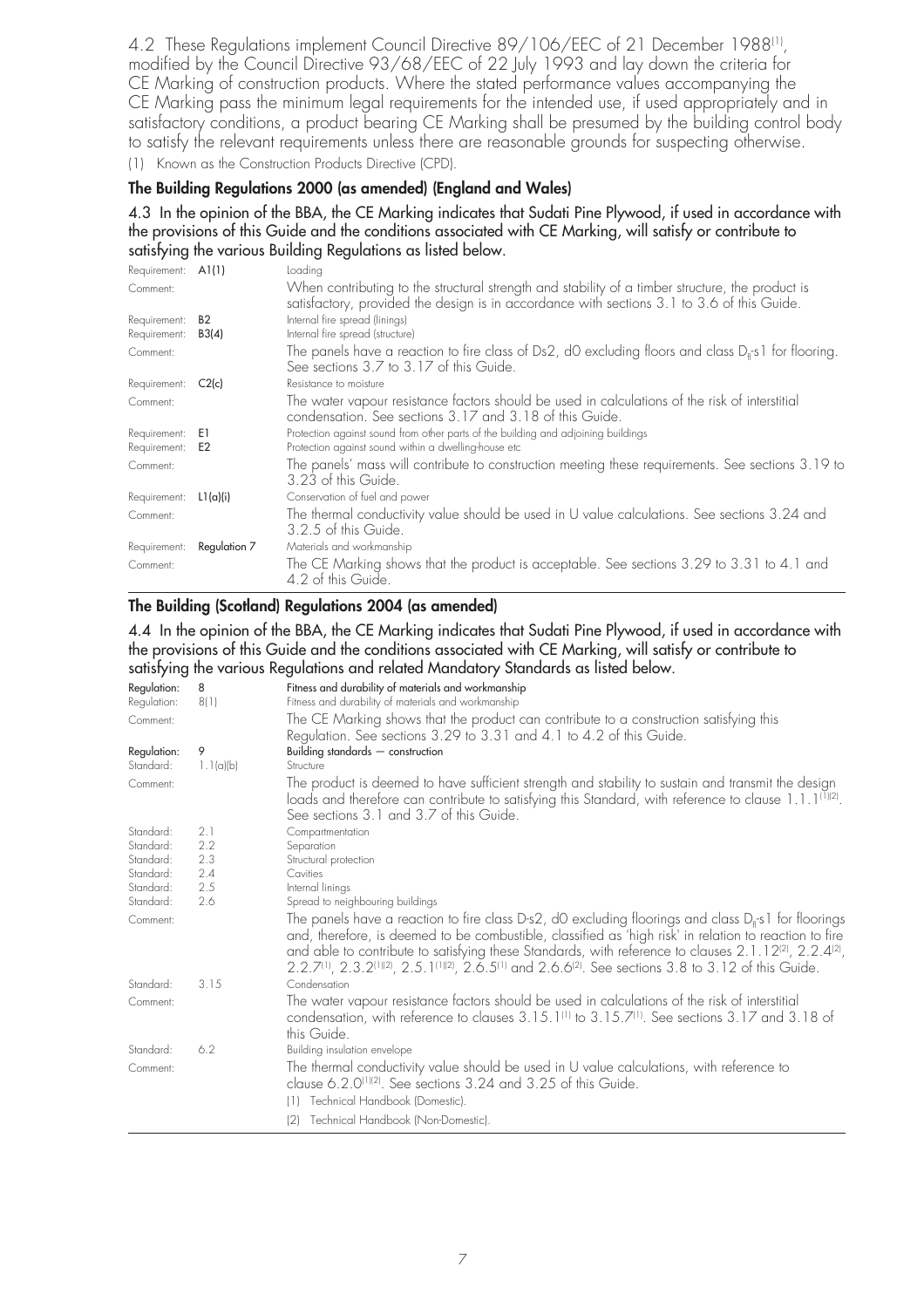#### **The Building Regulations (Northern Ireland) 2000 (as amended)**

4.5 In the opinion of the BBA, the CE Marking indicates that Sudati Pine Plywood, if used in accordance with the provisions of this Guide and the conditions associated with CE Marking, will satisfy or contribute to satisfying the various Building Regulations as listed below.

| Regulation: | <b>B2</b>      | Fitness of materials and workmanship                                                                                                                                                                       |
|-------------|----------------|------------------------------------------------------------------------------------------------------------------------------------------------------------------------------------------------------------|
| Comment:    |                | The CE Marking shows that the product is acceptable. See sections 3.29 to 3.31 and 4.1 and<br>4.2 of this Guide.                                                                                           |
| Regulation: | C5             | Condensation                                                                                                                                                                                               |
| Comment:    |                | The water vapour resistance factors should be used in calculations of the risk of interstitial<br>condensation. See sections 3.17 and 3.18 of this Guide.                                                  |
| Regulation: | D1             | Stability                                                                                                                                                                                                  |
| Comment:    |                | When contributing to the structural strength and stability of a timber structure, the product is deemed<br>to be satisfactory provided the design is in accordance with sections 3.1 to 3.7 of this Guide. |
| Regulation: | F <sub>3</sub> | Internal fire spread - Linings                                                                                                                                                                             |
| Regulation: | E4(4)          | Internal fire spread - Structure                                                                                                                                                                           |
| Comment:    |                | The panels have reaction to fire class of D-s2, dO excluding floorings and class $D_{\mu}$ -s1 for<br>floorings. See sections 3.8 to 3.12 of this Guide.                                                   |
| Regulation: | F <sub>2</sub> | <b>Building fabric</b>                                                                                                                                                                                     |
| Comment:    |                | The thermal conductivity value should be used in U value calculations. See sections 3.24 to<br>3.25 of this Guide.                                                                                         |

#### **Construction (Design and Management) Regulations 2007 Construction (Design and Management) Regulations (Northern Ireland) 2007**

4.6 Information in this Guide is intended to assist the client, CDM co-ordinator, designer and contractors to address their obligations under these Regulations.

See section: Health and safety (sections 6.4 and 6.5).

## Part 5 Factors relating to UK home warranty providers

#### NHBC Standards 2007

5.1 In the opinion of the BBA, the CE Marking indicates that Sudati Pine Plywood, if used in accordance with the provisions of this Guide and the conditions associated with CE Marking, will satisfy or contribute to satisfying the various NHBC Standards in the following situations:

| Chapter: | 6.2  | External timber framed walls                                                                                                                                                                                                                  | M4                                                                                                  |
|----------|------|-----------------------------------------------------------------------------------------------------------------------------------------------------------------------------------------------------------------------------------------------|-----------------------------------------------------------------------------------------------------|
| Comment: |      | The product, when used as a sheathing material in timber frame construction, can contribute to<br>the structural strength and stability of the building provided the design is in accordance with<br>sections 3.1 to 3.7 of this Guide.       |                                                                                                     |
| Chapter: | 6.4  | Timber and concrete upper floors                                                                                                                                                                                                              | M7                                                                                                  |
| Comment: |      | The product, when used as a floor decking, can contribute to the structural strength and stability                                                                                                                                            | of a domestic floor, provided the design is in accordance with sections 3.1 to 3.7 of this Guide.   |
| Chapter: | 6.6  | Staircases                                                                                                                                                                                                                                    | M3                                                                                                  |
| Comment: |      | The product is suitable for use in forming the risers in domestic timber staircases.                                                                                                                                                          |                                                                                                     |
| Chapter: | 6.10 | Light steel framed walls and floors                                                                                                                                                                                                           | M.5                                                                                                 |
| Comment: |      | The product, when used as a sheathing material in light steel frame construction, can contribute<br>to the structural strength and stability of the building, provided the design is in accordance with<br>sections 3.1 to 3.7 of this Guide. |                                                                                                     |
| Chapter: | 7.2  | Pitched roofs                                                                                                                                                                                                                                 | M5 (e) rigid sarking                                                                                |
| Comment: |      | The product, when used as rigid sarking material, can contribute to the structural strength and<br>Guide.                                                                                                                                     | stability of a domestic roof, provided the design is in accordance with sections 3.1 to 3.7 of this |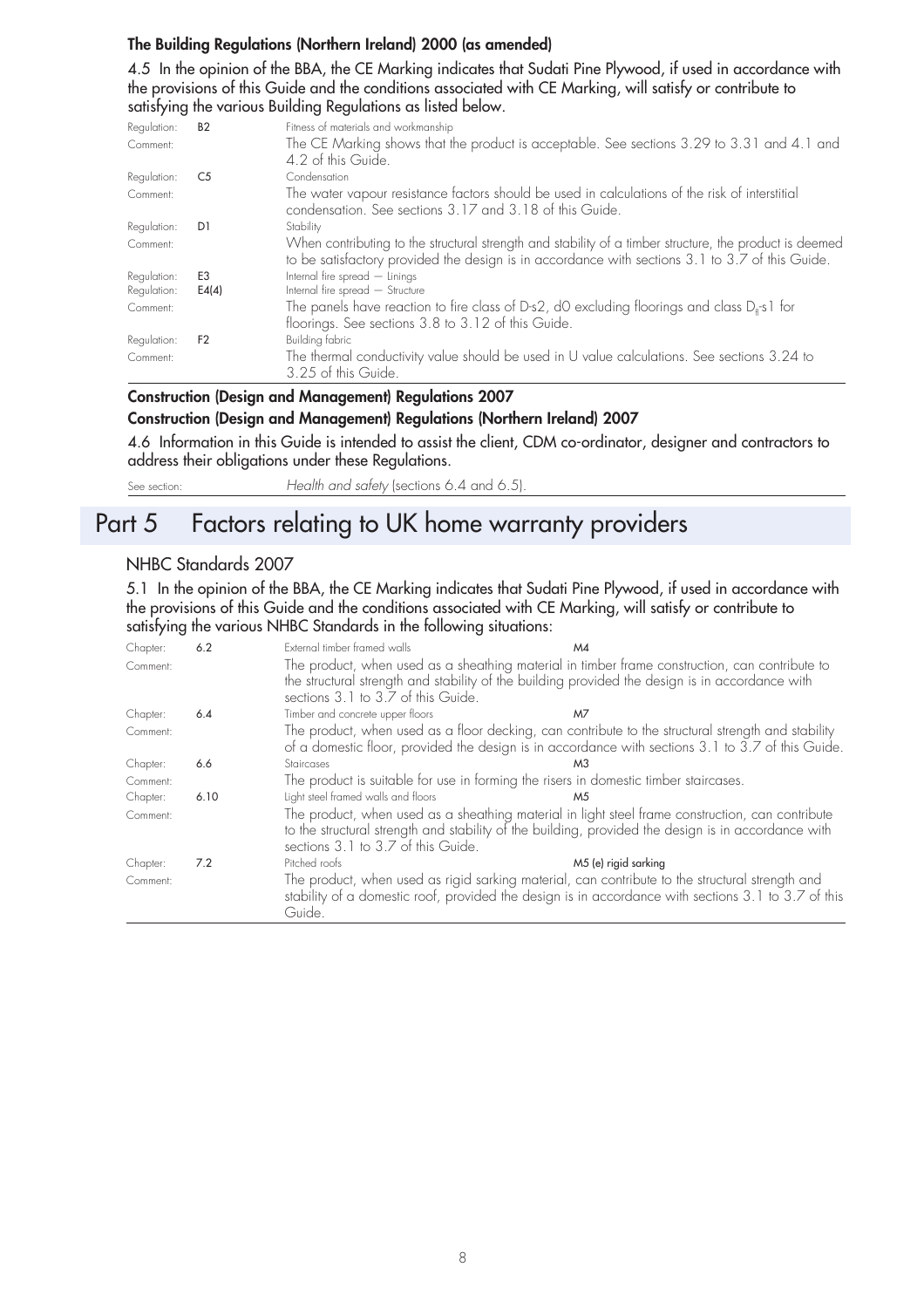#### Zurich Building Guarantee Technical Manual 2007

5.2 In the opinion of the BBA, the CE Marking indicates that Sudati Pine Plywood, if used in accordance with the provisions of this Guide and the conditions associated with CE Marking, will satisfy or contribute to satisfying the various technical requirements as listed below.

| External walls - Timber frame                                           | Page 186                         | The product, when used as a sheathing material in timber frame construction,<br>can contribute to the structural strength and stability of the building provided<br>the design is in accordance with sections 3.1 to 3.7 of this Guide. |
|-------------------------------------------------------------------------|----------------------------------|-----------------------------------------------------------------------------------------------------------------------------------------------------------------------------------------------------------------------------------------|
| External walls - Steel frame<br>Upper floors<br>Internal works - Floors | Page 207<br>Page 221<br>Page 275 | The product, when used as a decking material, can contribute to the<br>structural strength and stability of the floor provided the design is in<br>accordance with sections 3.1 to 3.7 of this Guide.                                   |
| Pitched roofs                                                           | Page 246                         | The product, when used as a sarking material, can contribute to the<br>structural strength and stability of a domestic roof, provided the design is in<br>accordance with sections 3.1 to 3.7 of this Guide.                            |
|                                                                         | Page 250                         | The product, when used as a sheathing material in timber roof construction,<br>can contribute to the structural strength and stability of the roof provided the<br>design is in accordance with sections 3.1 to 3.6 of this Guide.      |
|                                                                         | Page 252                         | The product is suitable for use in forming a tank base in domestic timber roofs.                                                                                                                                                        |
| Flat roofs                                                              | Page 269                         | The product, when used as a flat roof decking material, can contribute to<br>the structural strength and stability of the roof provided the design is in<br>accordance with sections 3.1 to 3.7 of this Guide.                          |
| Internal works - Ceilings                                               | Page 288                         | The product, when used as a decking material, can contribute to the<br>structural strength and stability of the floor provided the design is in<br>accordance with sections 3.1 to 3.7 of this Guide.                                   |
| Timber roofs                                                            | Page 376                         | The product, when used as a plate material in timber roof construction, can<br>contribute to the structural strength and stability of the roof provided the<br>design is in accordance with sections 3.1 to 3.7 of this Guide.          |

## Part 6 Additional factors

#### **Installation**

6.1 The board is cut and fixed using conventional woodworking techniques.

6.2 The hygroscopic properties of plywood differ from those of solid timber, and under the same exposure conditions its equilibrium moisture content can be 2% to 3% less than, and the time taken to reach its equilibrium moisture content greater than, that for solid timber.

6.3 Where a building construction is likely to be sensitive to the relative movement of the panels, it is recommended that the panels should:

- be checked for moisture content at the time of the installation; the determination of moisture content by a calibrated moisture meter will be sufficiently accurate for this purpose
- have a moisture content at the time of installation close to the moisture content they will attain in service.

#### Health and safety

6.4 Normal precautions should be exercised to avoid inhalation of wood dust when cutting, drilling and sanding the boards.

6.5 Depending on size and thickness the panels can be handled by one or two operatives. Normal precautions should be observed when handling large panels. Handling difficulties may be experienced in high winds.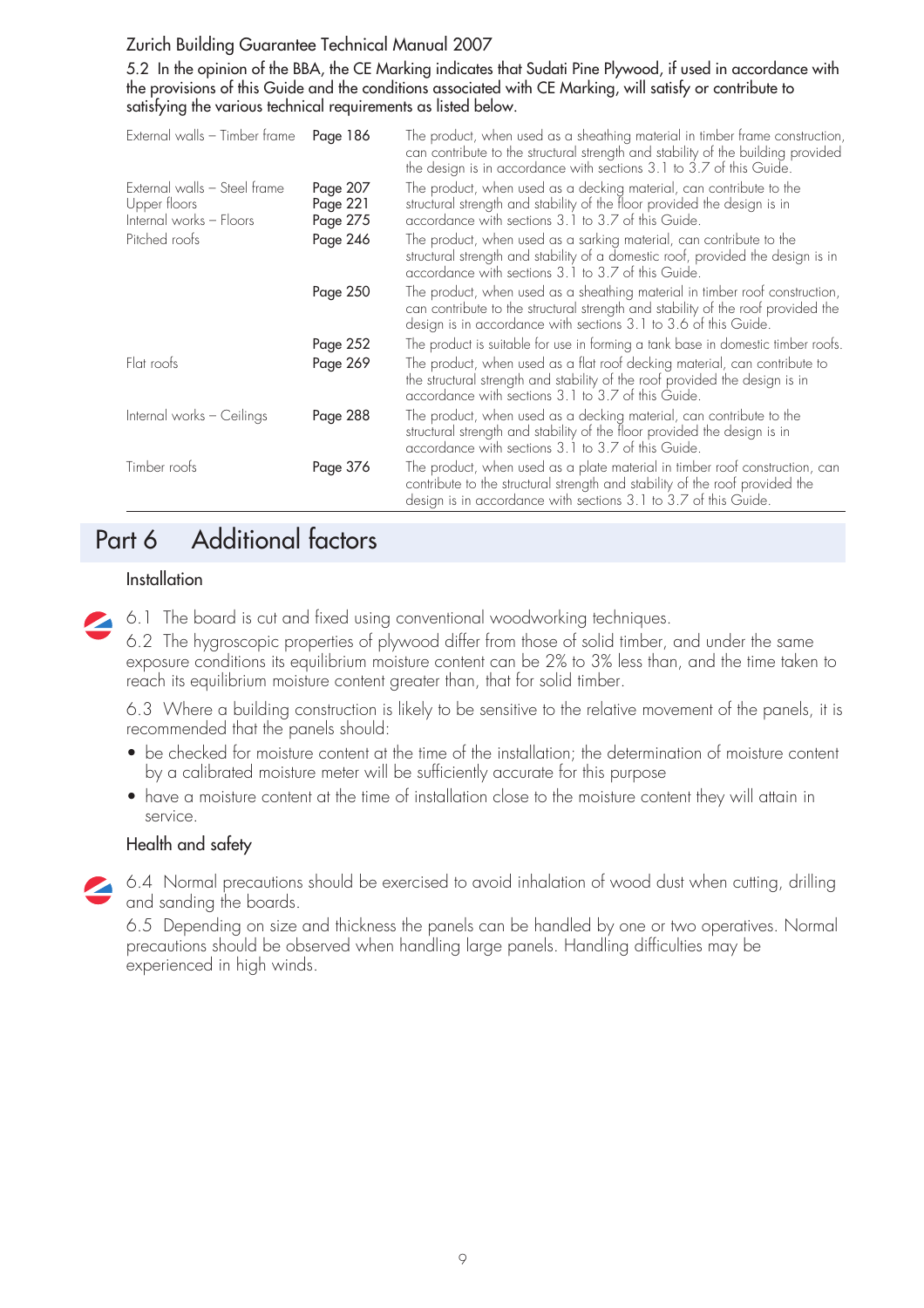## Part 7 Bibliography

BS 5250 : 2002 Code of practice for control of condensation in buildings

BS 5268-2 : 2002 Structural use of timber – Code of practice for permissible stress design, materials and workmanship

BS 6229 : 2003 Flat roofs with continuously supported coverings — Code of practice

BS 8103-3: 1996 Structural design of low-rise buildings – Code of practice for timber floors and roofs for housing

BS 8217 : 2005 Reinforced bitumen membranes for roofing — Code of practice

BS EN 1995-1-1 : 2004 Eurocode 5 : Design of timber structures — General — Common rules and rules for buildings

BS EN 12871 : 2001 Wood-based panels - Performance specifications and requirements for load bearing boards for use in floors, walls and roofs

BS EN ISO 6946 : 1997 Building components and building elements - Thermal resistance and  $thermal$  transmittance  $-$  Calculation method

EN 335-3 : 1995 Durability of wood and wood-based products — Definition of hazard classes of biological attack — Application to wood-based panels

EN 717-1 : 2004 Wood-based panels — Determination of formaldehyde release — Formaldehyde emission by the chamber method

EN 789 : 2004 Timber structures — Test methods — Determination of mechanical properties of wood-based panels

EN 1058 : 1995 Wood-based panels — Determination of characteristic values of mechanical properties and density

EN 1195 : 1997 Timber structures — Test methods — Performance of structural floor decking

EN 13986 : 2004 Wood-based panels for use in construction — Characteristics, evaluation of conformity and marking

ENV 12872 : 2000 Wood-based panels — Guidance on the use of load-bearing boards in floors, walls and roofs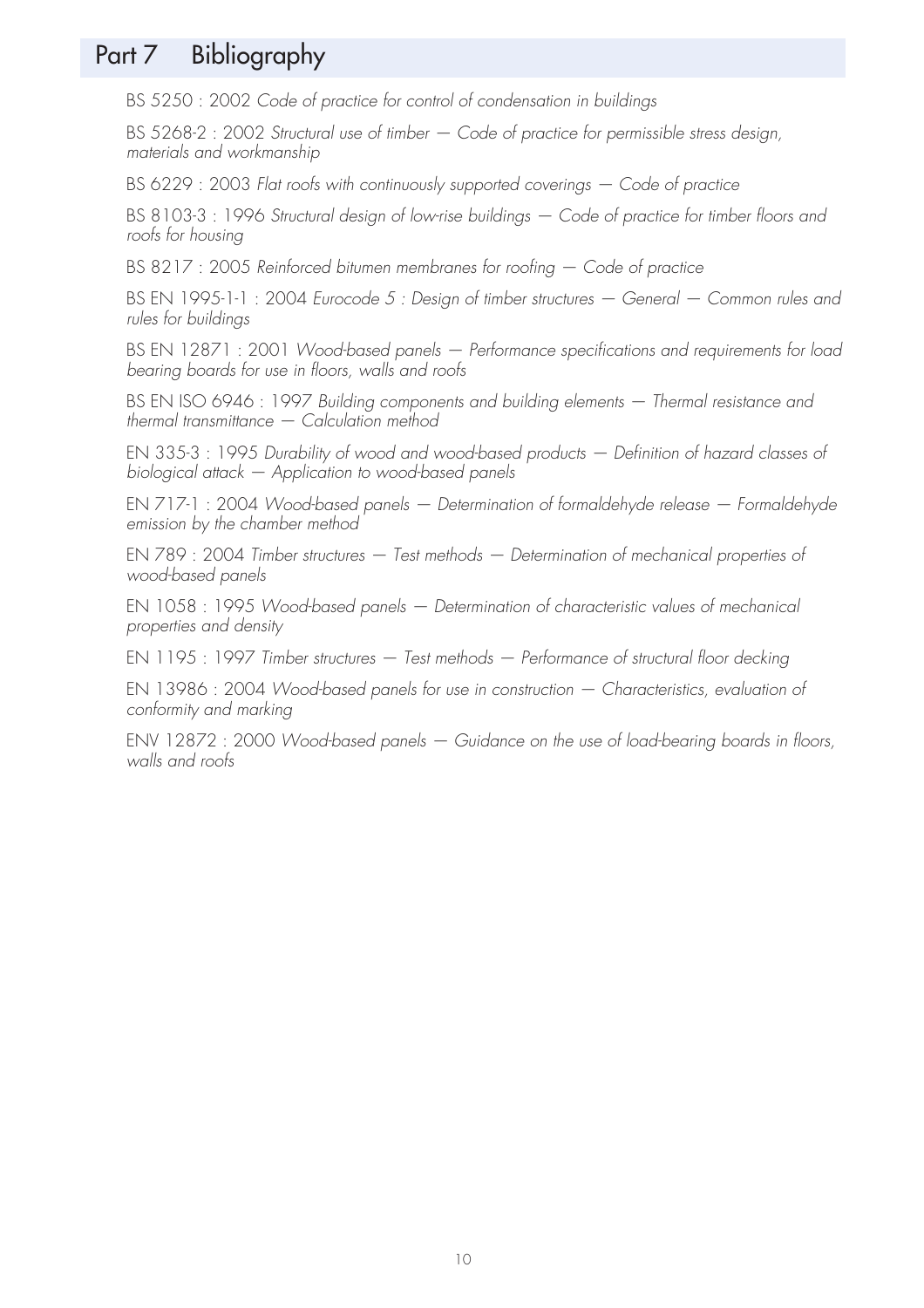## Part 8 Terms and Conditions

#### **Conditions**

8.1 This Guide:

- relates only to the product that is named, described, installed, used and maintained as set out in this Guide;
- is granted only to the company, firm or person identified on the front cover no other company, firm or person may hold or claim any entitlement to this Guide;
- is valid only within the UK;
- has to be read, considered and used as a whole document it may be misleading and will be incomplete to be selective;
- is copyright of the BBA;
- is subject to English law.

8.2 References in this Guide to any Act of Parliament, Regulation made thereunder, Directive or Regulation of the European Union, Statutory Instrument, Code of Practice, British Standard, manufacturers' instructions or similar publication, are references to such publication in the form in which it was current at the date of this Guide.

8.3 This Guide will remain valid for an unlimited period provided that:

- the product, the manufacture and/or fabrication remain unchanged;
- the CE Marking remains valid;
- it is reviewed by the BBA as and when it considers appropriate: and
- the manufacturer confirms the Declaration of Conformity at six-monthly intervals.
- 8.4 In granting this Guide, the BBA is not responsible for:
- the presence or absence of any patent, intellectual property or similar rights subsisting in the product or any other product;
- the right of the Guide holder to market, supply, install or maintain the product;
- the actual works in which the product is installed, used and maintained, including the nature, design, methods and workmanship of such works: and
- the accuracy and validity of the information relating to the CE Marking.

8.5 Any recommendations relating to the use or installation of this product which are contained or referred to in this Guide are the minimum standards required to be met when the product is used. They do not purport in any way to restate the requirements of the Health & Safety at Work etc Act 1974, or of any other statutory, common law or other duty which may exist at the date of this Guide or in the future; nor is conformity with such recommendations to be taken as satisfying the requirements of the 1974 Act or of any present or future statutory, common law or other duty of care. In granting this Guide, the BBA does not accept responsibility to any person or body for any loss or damage, including personal injury, arising as a direct or indirect result of the installation and use of this product.

On behalf of the British Board of Agrément

A Cener

Date of issue: 30th November 2007 Chief Executive